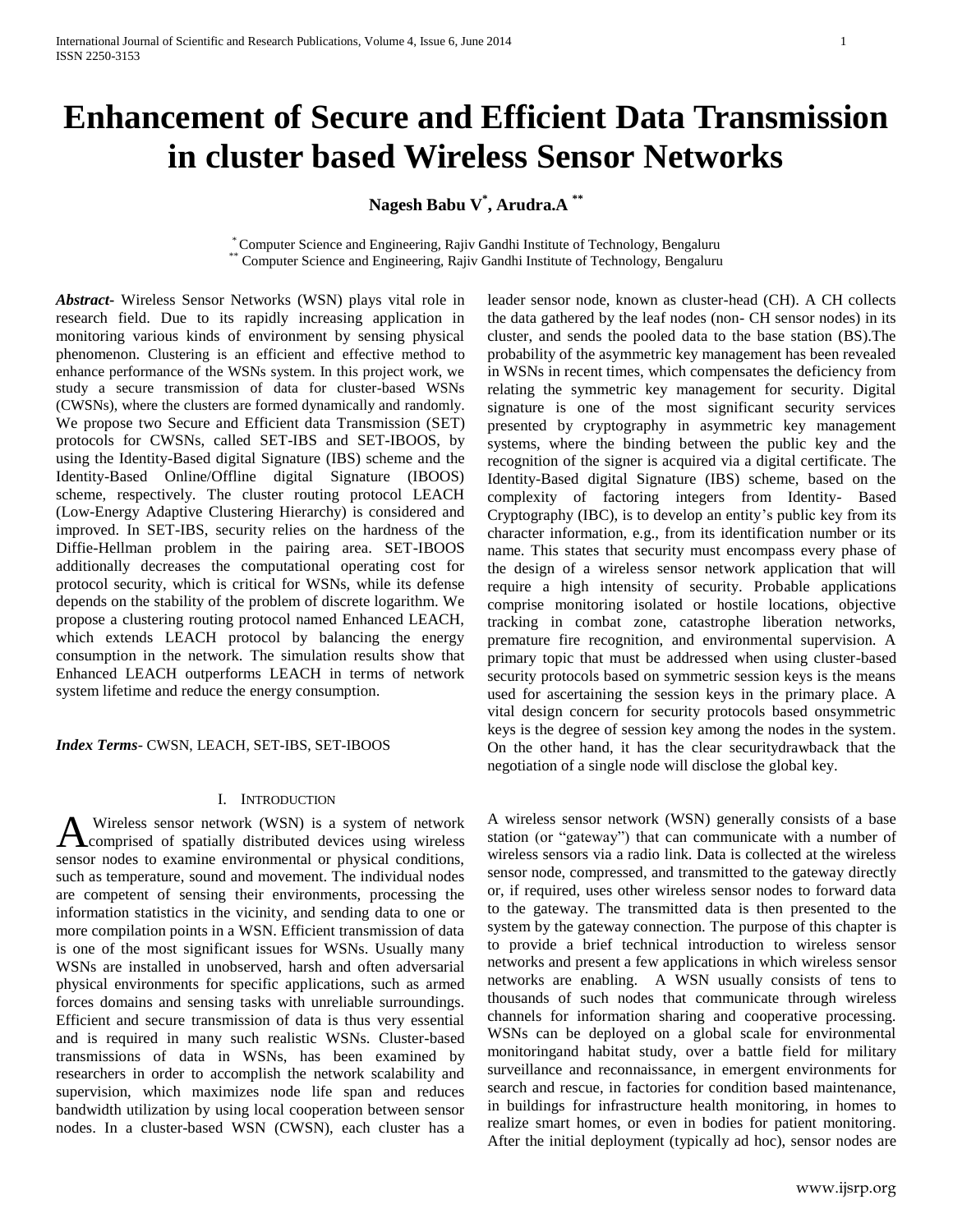responsible for self-organizing an appropriate network infrastructure, often with multi-hop

Connection between sensor nodes. The onboard sensors then start collecting acoustic, seismic, infrared or magnetic Information about the environment, using either continuous or event driven working modes.



Fig 1: Architecture of WSN

## II. IRESEARCH ELABORATIONS

L. B. Jivanadham*et al.* proposed creation of a Secured Clusterbased architecture for a Dynamic Wireless SensorNetwork that applies two topology management procedures: node-move-in and node-move-out. The planned securityprotocol incorporate one round Zero Knowledge Proof and AES algorithm to relate for node authentication, whereveronly authenticated nodes will be acknowledged through node-move-in operation. In addition they explained that, itneeds  $O(h+q)$  rounds for a node to connect into a network securely, where *h* is the height of the dynamic clusterbasedwireless sensor network and *q* is the number of adjacent nodes of a joining node. After the  $O(h+q)$  attempts to join thenetwork, the node is considered as insecure and is eventually discarded from joining the network as in [1].

HichemSedjelmaci*et.al* proposed an intrusion detection framework for a cluster-based WSN (CWSN) that intend to merge the advantage of anomaly and signature detection which are high discovery rate and low false positive,correspondingly. Wireless sensor networks (WSNs) have a enormous potential to be used in vital circumstances likearmed forces and commercial applications. On the other hand, these applications are mostly frequently to be deployedin hostile surroundings, where nodes and communication are smart targets to intruders. This makes WSNs susceptibleto a range of possible attacks. Because of their characteristics, conservative security methods are not appropriate. Sohere the authors have proposed an intrusion detection framework for a cluster-based WSN (CWSN) that aims to mergethe advantage of signature detection and anomaly which are high detection rate and low false positive, correspondinglyas in [2].

MaanYounis Abdullah *et al* in inspected the problem of security addition to cluster based communication protocols forhomogeneous wireless sensor networks containing sensor nodes with very limited resources, and proposed a securityresolution where clusters are created periodically and dynamically. Their explanation depicts re-keying functionprotocol for wireless sensor networks security. They have projected the local administrative functions as masterfunction, derivation function and rekeying function is imprinted with sensor node. A security and performance studyproved that it is very proficient in communication, storage, computation and this technique is very successful indefending against a lot of complicated attacks [3]

Tingyao Jiang *et.al* presented a new dynamic intrusion detection method for cluster-based wireless sensor networks(CWSN). The nodes in a wireless sensor network are assembled into clusters depending on the particular relationshipswith a cluster head (CH) in every cluster. The projected scheme initially makes use of a clustering algorithm toconstruct a model of standard traffic behavior, and then uses this model of standard traffic to detect anomalous trafficpatterns. Along with the diverse network conditions of clusters, this method might also dynamically set differentdetection factors for different clusters to accomplish a more proper detection algorithm. The performance study showedthat the projected intrusion detection method can progress the detection accuracy and decrease the false positive rate, and is extremely efficient of the energy preservation as in [4].

Nikolaos A. Pantazis*et.al* presented a classification of energy efficient routing protocols and expanded theclassification initially done by Al-Kariki to better describe which issues/operations in each protocol illustrate/enhancethe energy efficiency issues. The distributed behavior and dynamic topology of Wireless Sensor Networks (WSNs)brings in many unusual requirements in routing protocols that should be fulfilled. The main important aspect of arouting protocol, so as to be efficient for WSNs, is the energy usage and the extension of the network's life span.During the past few years, a lot of energy efficient routing protocols have been projected for WSNs. The authors herepresented the four types of schemes of energy efficient routing protocols: Network Structure, Communication Model,Topology Based and Reliable Routing. The routing protocols which belong to the first type can be additionallyclassified as hierarchical or flat. The routing protocols belonging to the second type can be additionally classified asQuery-based or Coherent and non-coherent based or Negotiation-based. The routing protocols belonging to the thirdtype can be additionally classified as Location-based or Mobile Agent-based. The routing protocols belonging to thefourth type can be additionally classified as QoS-based or Multipath based. Lastly, a systematic review on energyefficient routing protocols for WSNs is provided as in [5].

Key management methods, except many of them were planned for flat wireless sensor networks, which are not suitablefor cluster-based wireless sensor networks (like LEACH). Here Kun Zhang *et.al* investigated adding security to clusterbased routing protocols for wireless sensor networks which consist of sensor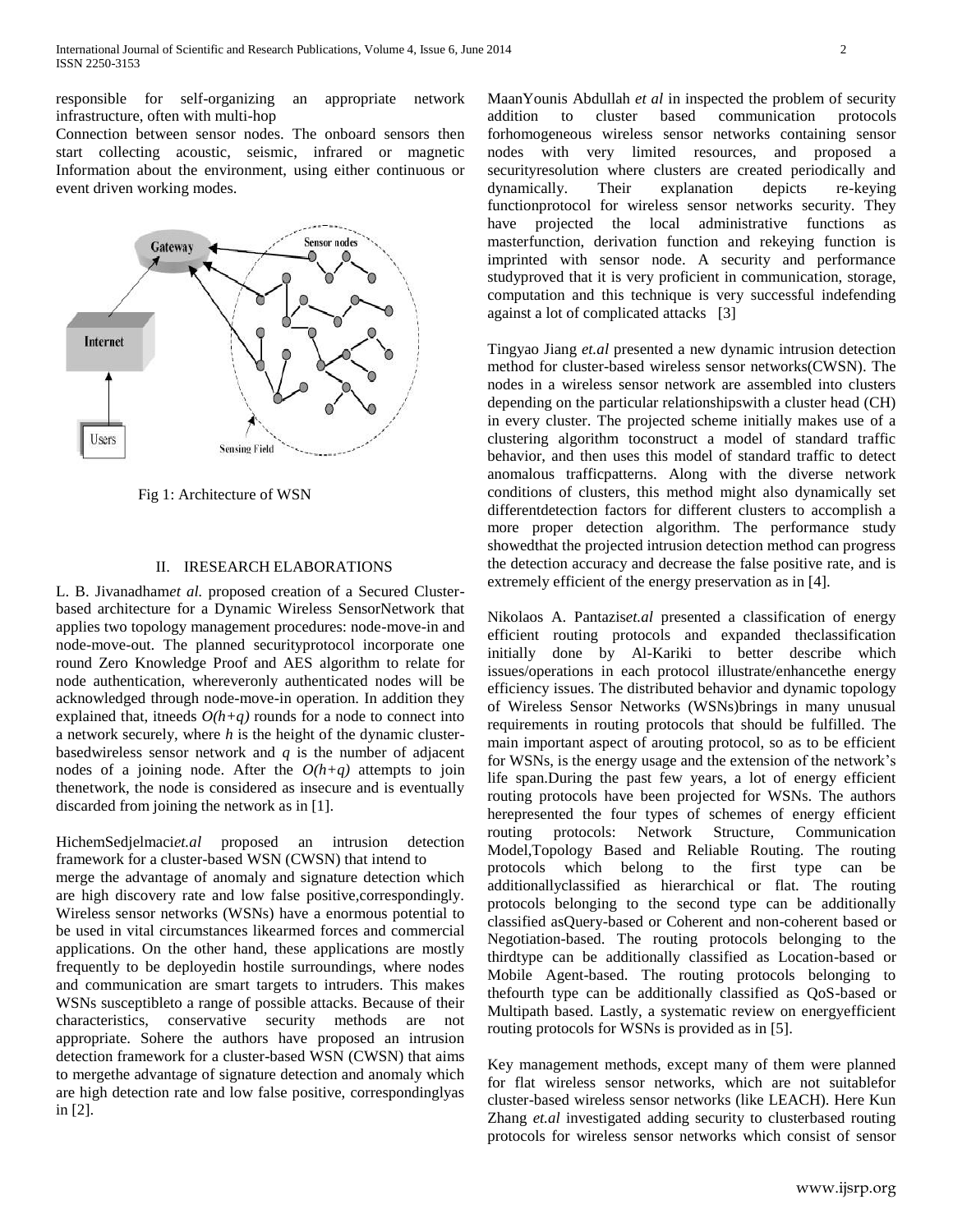nodes with very inadequate resources, and have proposed a security solution for LEACH which is a protocol in which the clusters are created periodically anddynamically. The solution proposed by authors makes use of enhanced Random Pair-wise Keys (RPK) method, anoptimized security method that depends on symmetric key methods and is a lightweight and conserves the heart of theoriginal LEACH protocol. Simulations demonstrate that security of RLEACH has been enhanced, with reduction inenergy utilization and very less operating cost as in [6].

In Wireless Sensor Networks (WSNs), a crucial security necessity is authentication to evade attacks against secure Communication, and to diminish DoS attacks utilize the limited resources of sensor nodes. Resource restraint of sensornodes are major difficulty in applying strong public key cryptographic based mechanisms in WSNs. To deal with theproblem of authentication in WSNs, Yasmin, R *et.al* have proposed secure and efficient framework for authenticatedbroadcast/multicast by sensor nodes and for outside user authentication, which uses identity based cryptography andonline/offline signature schemes. The most important objectives of this framework are to allow all sensor nodes in thenetwork, initially, to broadcast and/or multicast an authenticated message rapidly; secondly, to confirm thebroadcast/multicast message sender and the message contents; and lastly, to confirm the authenticity of an outside user.The projected framework is also evaluated by means of the most secure and efficient identity-based signature (IBS)schemes as in [7].

A secure routing for cluster-based sensor networks is where clusters are formed periodically and dynamically. Togetherwith the investigation of ID-based cryptography for security in WSNs, Huang Lu *et.al* proposed anew secure routing protocol with IDbased signature scheme for cluster-based WSNs within which the security isdependent on the hardness of the Diffie-Hellman problem in the random oracle model. Here the deficiency inthe secure routing protocols with symmetric key pairing is pointed out by authors. Because of the communicationoperating cost for security, authors provide simulation investigation results in details to demonstrate how variousparameters act among energy efficiency and security as in [8].

A process by which data is collected and sent from sensor nodes to the base station is known as data aggregation. It iscompleted via some sensor nodes called aggregators. A key role is played by security in data aggregation procedure tomake sure confidentiality and privacy of aggregated data., In [9] Nguyen Xuan Quy et.al proposed a data aggregationmethod for clusterbased WSN that improves the security against attackers. This method was based on acceleratedhomomorphism public key encryption which presents continuous suppression of and supports hop-to-hop verification.The logical investigation and association demonstrate that this approach has both lower computational and bettersecurity performance as compared to other approaches as in [9].

In this paper, we do not assume any prior knowledge about the data indeed in many applications; raw data may not be easily categorized into different types. To transmit the collected data to a remote location is also considered Expensive because the total collected data may be in a very large quantity. To facilitate data query. The operation of LEACH is divided into rounds. Each round begins with a setup phase when the clusters are organized, followed by a Steady-state phase when data are transferred from the nodes to the cluster head and on to the Base Station (BS).

The LEACH network has two phases: 1)set-up phase

$$
T(n) = \{ \frac{\frac{p}{1 - p(rmode\frac{1}{p})}}{0} \frac{n \in G}{otherwise}
$$

The selected CH informs about its selections as CH among the group. Non cluster-head nodes decide their cluster for current round by choosing the CH that requires minimum communication energy, based on the received signal strength of the advertisement from each CH. After the selection each non-CH informs the CH by transmitting a join requestmessage (Join-REQ) back to the CH. Then the CH node sets up and broadcast a TDMA schedule to all member non-CH nodes.

2) Steady state phase:The Steady Sate Phase is broken into many frames, in which nodes can send their data to the CH at most once per time slot. CH sends the aggregated data to BS in single hop manner. The LEACH provides better results compared to earlier existing protocols e.g. direct communication protocol, minimum- transmission-energy protocol and static Clustering protocol in Wireless Sensor Network. The available redundant information is subsequently cancelled during aggregation process performed by CH.

Then the CH will broadcast an advertisement message to inform all others that it is the new cluster-head. The nodes send the joinrequest message containing their IDs by using CSMA (carrier sensing multiple access) to join a cluster. The node joins that cluster from which they received strongest strength signal. After that, each CH knows its own cluster members information. Based on the message, the CH creates TDMA schedule table and broadcasts it to the cluster members. So all the member nodes know their idle slots, and then the steady-state phase begins.

The cluster based protocols (like LEACH) which are the data transmission protocols for WSNs, are susceptible to many security attacks. In general, the attacks to Cluster Heads in CWSNs can produce serious damage to the network, since security attacks. data aggregation and data transmission rely on the CHs primarily. If an invader manages to act as if it's a CH or negotiate the CH, it can incite attacks such as selective forwarding attacks and sinkhole, thus upsetting the network. Alternatively an attacker may mean to insert false sensing data into the WSN, like pretending as a leaf node transferring false information to the CHs. However, LEACH like protocols are extra tough against insider attacks rather than other types of protocols in WSNs. Since CHs are rotating from nodes to nodes in the network by rounds making it harder for types of protocols in WSNs.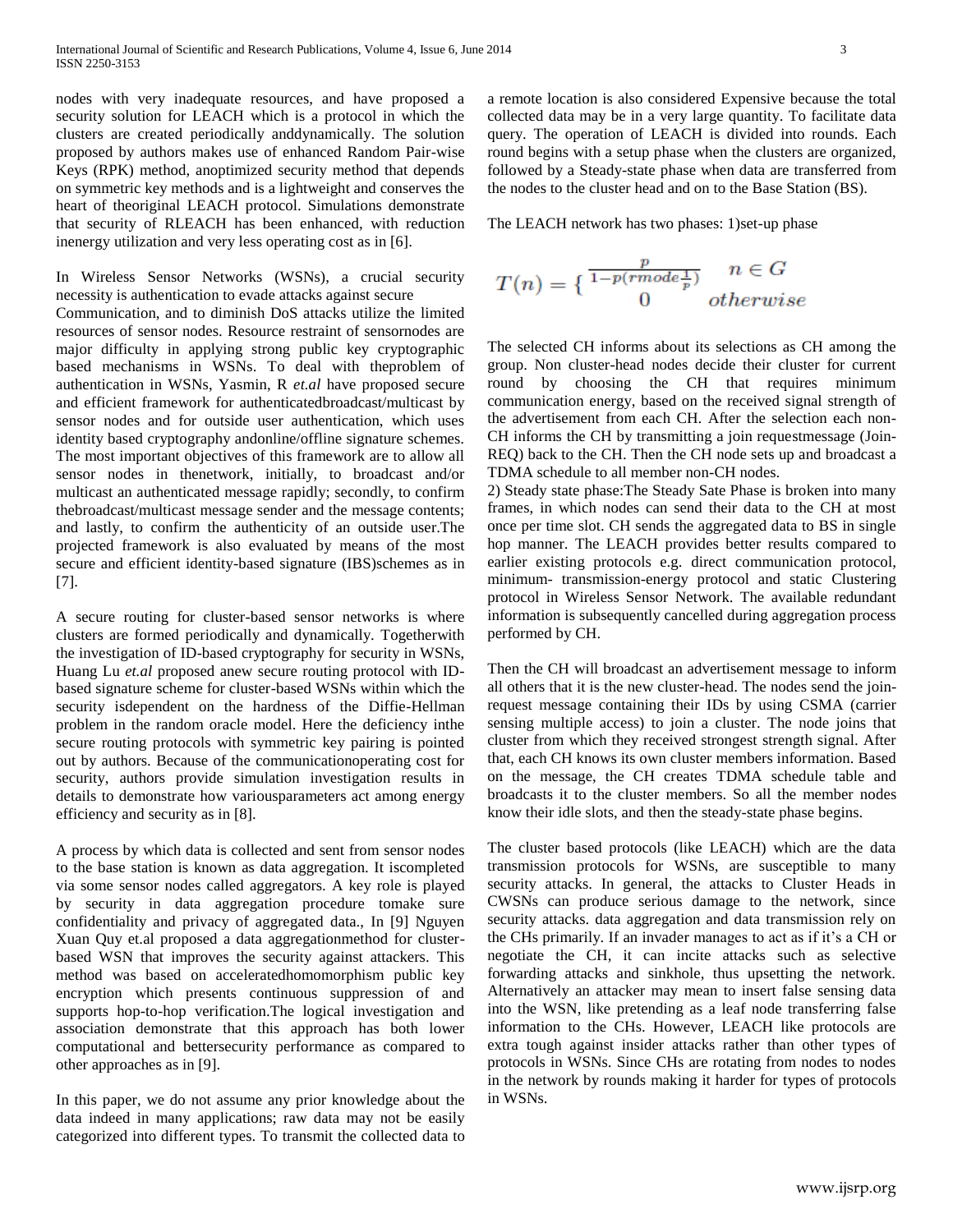

Fig 2: Example of LEACH Network

The goal of the proposed secure data transmission for CWSNs is to guarantee a secure and efficient data transmission between leaf nodes and CHs, as well as transmission between CHs and the BS. Meanwhile, most of existing secure transmission protocols for CWSNs in the literature, however, apply the symmetric key management for security, which suffers from the orphan node problem that is introduced, In this paper, we aim to solve this orphan node problem by using the ID-based crypto-system that guarantees security requirements, and propose SET-IBS by using the IBS scheme. Furthermore, SET-IBOOS is proposed to reduce the computational overhead in SET-IBS with the IBOOS scheme. The propose two novel Secure and Efficient data Transmission (SET) protocols for CWSNs, called SET-IBS and SET-IBOOS, by using the IBS scheme and the IBOOS scheme, respectively. We first present SET-IBS in this section. The proposed SET-IBS has a protocol initialization prior to the network deployment and operates in rounds during communication, which consists of a Setup phase and a Steadystate phase in each round. We introduce the protocol initialization; describe the key management of the protocol by using the IBS scheme, and the protocol operations afterwards.

After the protocol initialization, SET-IBS operates in rounds during communication. Each round consists of a setup phase and a steady-state phase. We suppose that, all sensor nodes know the starting and ending time of each round, because of the time synchronization.

The operation of SET-IBS is divided by rounds as shown in Figure, which is similar to other LEACH-like protocols. Each round includes a setup phase for constructing clusters from CHs, and a steady-state phase for transmitting data from sensor nodes to the BS. In each round, the timeline is divided into consecutive time slots by the TDMA (time Division multiple access) control. Sensor nodes transmit the sensed data to the CHs in each frame of the steady state phase. For fair energy consumption, nodes are randomly selected as CHs in each round, and other non-CH sensor nodes join clusters using one-hop transmission, depending on the highest received signal strength of CHs. In order to elect CHs in a new round, each sensor node determines a random number and compares it with a threshold. If the value is less than the threshold, the sensor node becomes a CH for the current round. In this way, the new CHs are self-elected based by the sensor nodes themselves only on their local decisions, therefore, SETIBS functions without data transmission with each other in the CH rotations. The steady-state phase consists of the latter two Steps. In the setup phase, the time-stamp Ts and node IDs are used for the signature generation. Whereas, in the Steady-state phase, the time-stamp *ti* is used for the signature generation securing the inner cluster communications, and Ts is used for the signature generation securing the CHs-to-BS data transmission. The proposed SET-IBOOS operates similarly to that of SETIBS. SET-IBOOS works in rounds duringcommunication, and the self-elected CHs are decided based on their local decisions, thus it functions without data transmission in the CH rotations. For the IBOOS key management in SET-IBOOS, the offline signatures are generated by the CHs, which are used for the online signing at the leaf nodes.



Fig 3:LEACH Protocol operation

## **Operations of SET IBS and SET IBOOS Protocols**

| Setup phase        |                           |                |                                                                                                           |
|--------------------|---------------------------|----------------|-----------------------------------------------------------------------------------------------------------|
| Step 1.            | $BS \Rightarrow G_{\tau}$ |                | : $\langle I\!D_{bs}, T_s, \text{nonce} \rangle$                                                          |
| Step 2.            | $CH_i \Rightarrow G_i$    | ÷              | $\langle I\!D_i, T_s, adv, \sigma_i, c_i \rangle$                                                         |
| Step 3.            | $L_i \rightarrow CH_i$    | $\sim 10^{-1}$ | $\langle I\!D_i, I\!D_j, T_s, join, \sigma_j, c_j \rangle$                                                |
| Step 4.            |                           |                | $CH_i \Rightarrow G_5$ : $\langle D_i, T_5, \text{sched}(\ldots, D_j/t_j, \ldots), \sigma_i, c_i \rangle$ |
| Steady-state phase |                           |                |                                                                                                           |
| Step 5.            | $L_i \rightarrow CH_i$ :  |                | $\langle D_i, D_j, t_j, C, \sigma_j, c_j \rangle$                                                         |
| Step 6.            | $CH_i \rightarrow BS$     |                | $\langle I\!D_{b_5}, I\!D_i, T_5, F, \sigma_i, c_i \rangle$                                               |
|                    |                           |                |                                                                                                           |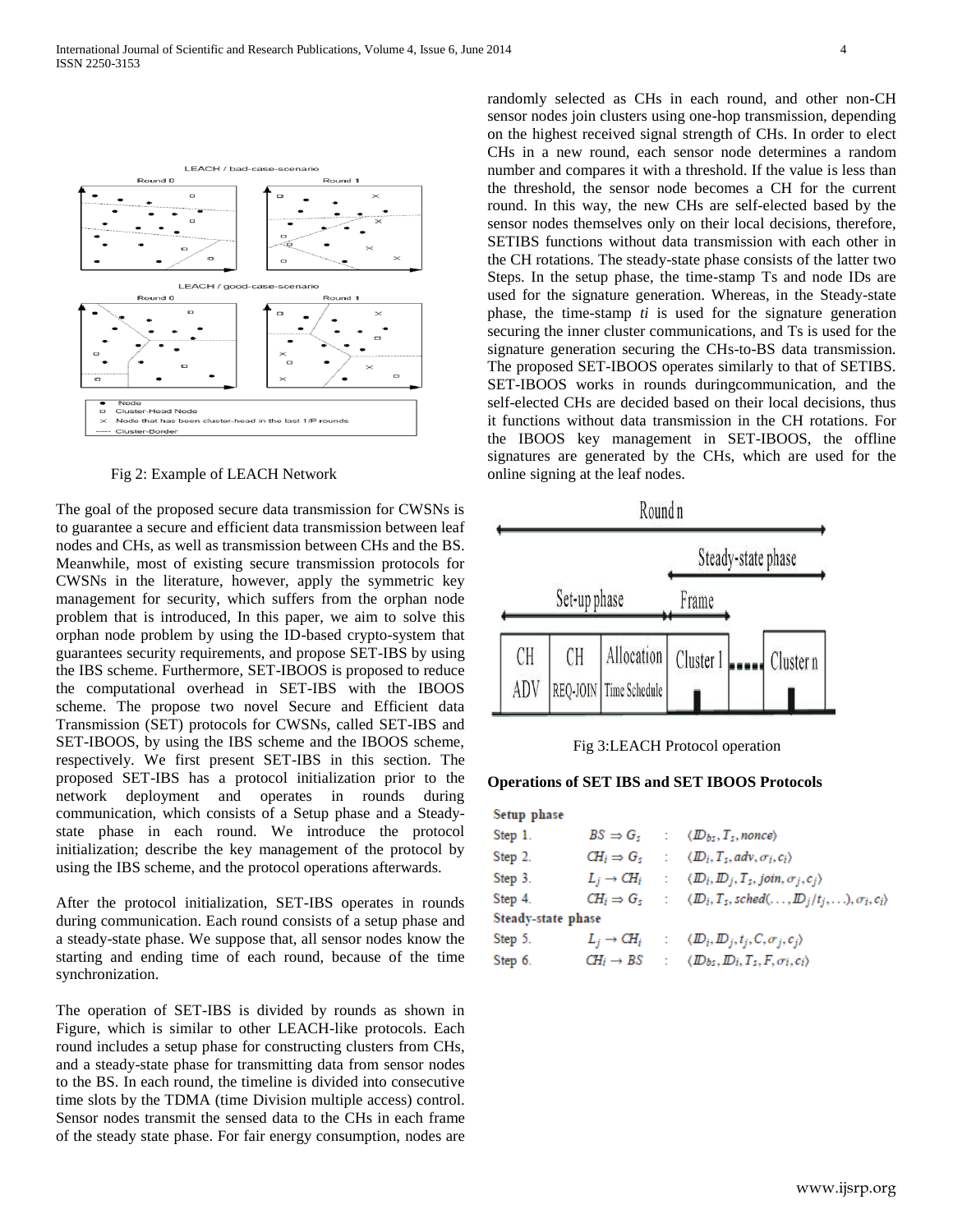International Journal of Scientific and Research Publications, Volume 4, Issue 6, June 2014 5 ISSN 2250-3153

<u>a da salabadanada d</u>a

Setup phase

| Step 1.            |                          |      | $BS \Rightarrow G_5$ : $\langle I\!I\!D_{bs}, T_5, \text{nonce}\rangle$                                   |
|--------------------|--------------------------|------|-----------------------------------------------------------------------------------------------------------|
| Step 2.            | $CH_i \Rightarrow G_i$   |      | $\langle I\!D_i, T_s, adv, \sigma_i, z_i \rangle$                                                         |
| Step 3.            | $L_i \rightarrow CH_i$   | i Di | $\langle I\!D_i, I\!D_j, T_s, join, \sigma_j, z_j \rangle$                                                |
| Step 4.            | $CH_i \Rightarrow G_i$   | ÷    | $\langle I\!D_i, T_5, \text{alloc}(\ldots, I\!D_j/t_j/\widehat{\sigma}_j, \ldots), \sigma_i, z_i \rangle$ |
| Steady-state phase |                          |      |                                                                                                           |
| Step 5.            | $L_j \rightarrow CH_i$ : |      | $\langle I\!D_i, I\!D_i, t_i, C, \sigma_i, z_i \rangle$                                                   |
| Step 6.            | $CH_i \rightarrow BS$    |      | $\langle \mathcal{D}_{bs}, \mathcal{D}_i, T_s, F, \sigma_i, z_i \rangle$                                  |
|                    |                          |      |                                                                                                           |

/\* The BS broadcasts its information to all nodes. \*/

/\* The elected CHs broadcast their information. \*/

/\* A leaf node joins a cluster of  $CH_i$ . \*/

/\* A CH  $i$  broadcasts the allocation message. \*/

/\* A leaf node j transmits the sensed data to its CH i. \*/

/\* A CH  $i$  transmits the aggregated data to the BS. \*/

Enhanced leach is a T-LEACH stands for threshold-based LEACH because it replaces cluster heads based on the threshold value of residual energy on the sensor nodes. In traditional protocols relating to cluster optimization, the authors proposed that the number of cluster heads be reduced to decrease energy consumption or that energy efficiency-based optimal cluster sizes be constructed to extend the survival time of the network. LEACH algorithm has a structure where cluster heads are selected according to probabilistic values and the collection and transmission of messages occur during each round. Consequently, the number of cluster heads and rounding periods come to be closely related to energy consumption. In these algorithms, nodes play the roles of cluster heads periodically, and these are not considering energy cost of that time. When arbitrary sensor nodes become cluster heads through the performance of rounds, nodes selected as cluster heads must broadcast to member nodes of the clusters to which they belong that they have become cluster heads. Consequently, as the frequency of rounding and of cluster head replacement increases, energy consumption increases due to message transmission for broadcasting. All the nodes start with initial power. It's impossible that sensor nodes recharge energy and replace battery in ubiquitous sensor networks. Thus, it's very important that sensor nodes expense energy efficiently. To calculate the whole energy consumption of the networks, we have to consider two parts. One is quantity of energy as roles of sensor nodes. Another is a volume of energy when role of sensor nodes is exchange. There is a significant disparity of energy consumption between cluster heads and member nodes. All member nodes are transmitting perceived data to cluster head on allocated time slot periodically. And then cluster head transmit data aggregated in the cluster.



Fig: One round of Enhanced LEACH operation

Enhanced LEACH which improves the energy distribution between sensor nodes in each round and prolongthe network lifetime. The implementation process of Enhanced LEACH is divided into rounds and each round is divided into three phases,1) Setup phase, 2)Pre-Steady phase and 3) Steady State phase; each sensor knows when each round starts using a synchronized clock.

1) *Setup –Phase*:In cluster each node creates a random number with the probability p, each node has the random probability (p) at the each round, and the next round it will creates another probability. Each node generates a random probability (p) at the beginning of a new round and computes the threshold value  $(T(n))$  with the use of equation (1). If  $r=1$  (i.e. the first round), let *EMAX* of all nodes be 1. In case of  $P < PT$ , the node is selected as a cluster head. A selected cluster head broadcasts an advertisement message over neighbor nodes. The neighbor nodes collect advertised message during a given time interval and then send a "join REQ" message to the nearest cluster head. The cluster head receives the "join-REQ" message and builds a cluster member list schedule. The member node receives and save the message for data transfer

2) *Pre-State phase:*The main idea of this phase is to calculate the cluster Workload (which include aggregates the sensed data from cluster members and send the aggregated data to the base station) in one frame, then try to elect cluster member node that can handle the aggregation processes through all frames in the round. If not exist such a node, try to elect cluster member nodes that can handle the aggregation processes for each one frame in the round and the cluster head will handle the aggregation process for frames that there are no aggregator nodes for them.

*3) Steady State Phase:*In Steady State phase, the operation is divided into frames, in each frame; cluster member nodes send their data to the aggregation node NAggregator according to their time slots. The aggregation node must keep its receiver on to receive all the data from the nodes in the cluster. When all the data has been received, the aggregation node sends it to the base station after performs data aggregation.Cluster head maintains the received information of member nodes. The member nodes will have all the data in the form of TDMA table sent by sink node.